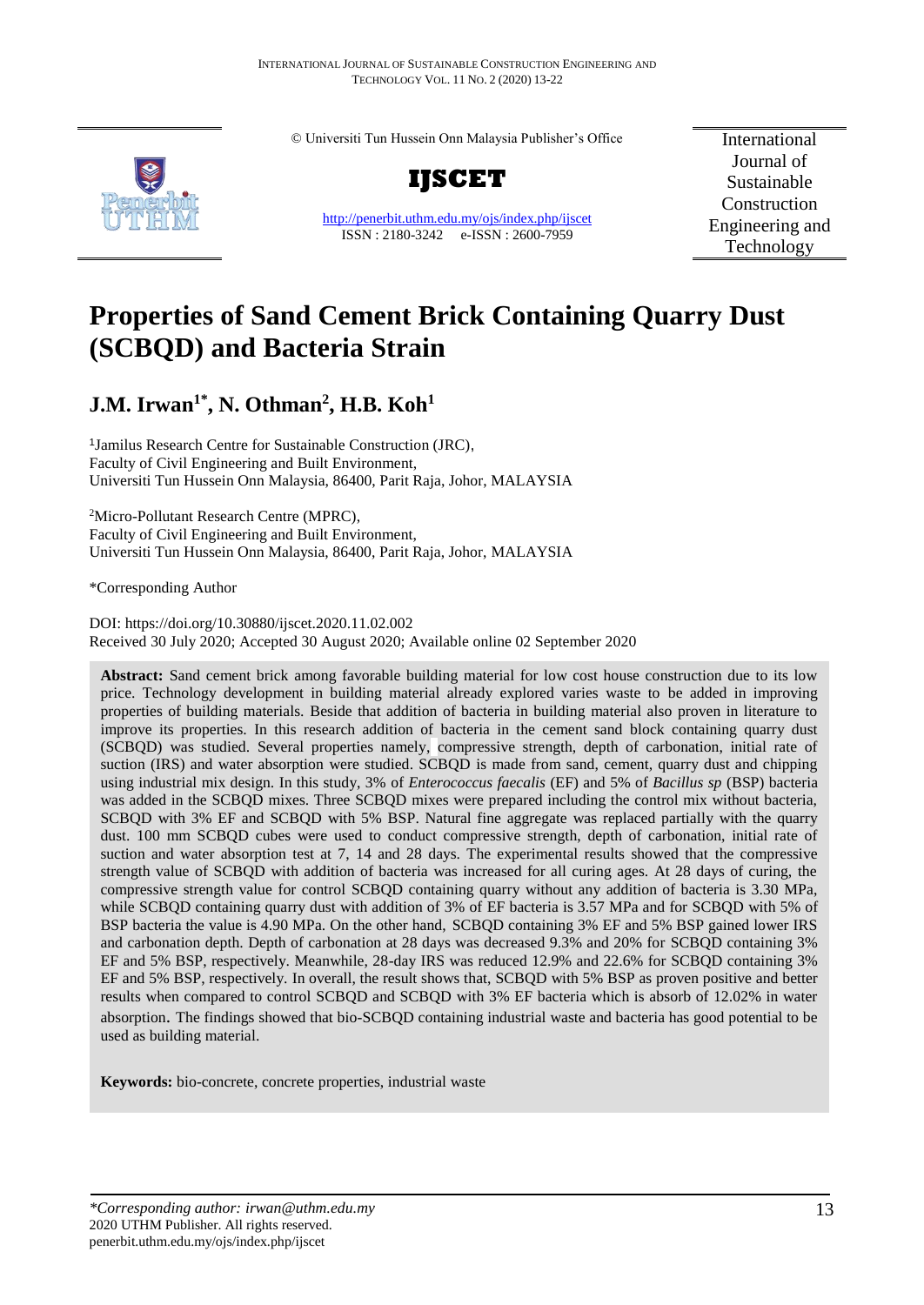#### **1. Introduction**

Sand cement bricks are a prefabricated material mainly used to build walls like bricks, where blocks are stacked together and joined with a mortar. Mortar used in the sand cement brick is differ from mortar used in masonry works where the mortar used in sand cement brick has low cement content usually in range 6% (Ventakarama Reddy & Jagadish, 2003) and low water cement ratio enable to form the required shape after compaction. Generally, sand cement brick is cheap. Addition of waste material can reduce the cost of sand cement brick production. Usage of ordinary mixture in sand cement brick alone does not enough due to its weaknesses. According to Irwan and Othman (2013), plain sand cement brick is porous, possesses very low tensile strength, limited ductility and little resistance to crack. Extensive studies were carried out in sand cement brick with desired to gain a high performance sand cement brick. One of the attempts is by adding other material in sand cement brick as partial replacement or added material for increasing sand cement brick properties.

Quarry dust is a by-product material that obtained during the quarrying process. Quarry is one of the important sectors that contribute to the country's economy engaged in the production of materials such as granite, limestone, marble and others. Quarry dust is generated during the mining process. Issue related to quarry dust is due to improper disposal method and end up to environmental load to receiving environment. An option to overcome this problem is by using quarry dust as a replacement to river sand that gives additional benefit to concrete (Sukesh, Krishna, Sai Teja & Rao, 2013). Quarry dust is one of the potential materials that can be used in sand cement brick due to its properties like natural sand (Irwan & Othman, 2013). Besides that, it is known as the ability to increase strength of concrete higher than concrete made with the same quantities of river sand. Other than that, it also, cause the decrease in the workability of concrete (Joseph, Maurice &Godwin, 2012). In term of size, the finer fraction is usually smaller than 5mm in size (Manning & Vetterlein, 2004). The smaller size has recently gained attentions to be used as a concrete filler especially as fine aggregates (Sivakumar, 2011).

Technology development in concrete world showed that bacterial is capable to enhance production of calcium carbonate in the form of calcite during microbial metabolic process and resulted to rise up alkalinity suitable for concrete environment and also improved concrete properties due to microbial calcite precipitation (Ramachandran, Ramakrishnan & Bang, 2001). Scientific development published many examples of bacteria that resemblance function as calcium carbonate/calcite production in concrete environment like, *Bacillus Sphaericus* that is able for precipitating calcium carbonate (Anneza, Irwan, Othman, & Alshalif, 2016). Ramachandran et al. (2001) revealed that addition of *Bacillus sp* increased compressive strength of concrete due to calcite production.

Arunachalam et al. (2010) revealed that the compressive strength of the remediated cubes was found to increase considerably after cubes of concrete were applied with the bio-formed concrete (with addition of *Bacillus sphaericus*) Effect of microbes on compressive strength of cement mortar cubes at age of 7th and 28th days studied by Ramachandran et al. (2001) found that inclusion of *Bacillus sp*. enhanced the compressive strength.

Chahal et al. (2012) studied effect of *S. pasteurii* bacteria on compressive strength of concrete. Addition of bacteria in his study showed that compressive strength of fly ash concrete increased in the case of bacteria cell concentration up to 10<sup>5</sup> cells/ml. Increase of compressive strength is due to filling of the pores inside cement mortar cubes with microbiologically induced calcium carbonate precipitation.

Effect of microbial concrete also was studied on permeation properties. De Muynck et al. (2008) studied effect of bio-deposition of calcite on permeability characteristics of mortar by *B. sphaericus*. Presence of biomass contributed to a large extent in the overall decrease of the gas permeability. This scenario proven that increased of concrete properties like compressive strength is due to decrease of pores in concrete by microbial precipitation and and resulted to decrease gas permeability.

The above discussion discovered that microbial (bacterial) calcite precipitation from biological activities of microbial has a great potential to enhance overall concrete properties. It is also proven that urease enzyme existent in microbial breaks down urea to produce carbonate and in present of a calcium in concrete through calcite precipitation under concrete environment. Exploration of bio-concrete properties was also done on other properties like water absorption by Chahal *et al.*, (2012) and Siddique (2011).

Bacteria cell are known as prokaryotes due to genetic material is not encircle in a special nuclear membrane. It has a large range of shapes, ranking from spheres to rods and spirals and ubiquitous in every habitat on earth, growing in soil, acidic hot springs, radioactive waste, water, and deep in the earth crust also in organic matter and the live bodies of plants and animals. There are commonly million bacterial cells in a gram of soil, million in a mililiter of fresh water.and other parts of environment Certain bacteria has not been identified, and many of bacteria species has been grown in the laboratory. Therefore, it is very important to acclimatize those bacteria in the laboratory until optimum growth condition especially before addition in concrete for ensuring its survival in concrete environment with or without addition of other waste materials.

The findings of previous researches had triggered to study on bio-sand cement brick in civil engineering construction materials. The use of bacteria in the production of sand cement brick can overcome the issues arising in plain sand cement brick with properties of porous, possessed very low tensile strength, limited ductility and little resistance to cracking. Exploring quarry dust as a waste material is seem more environmental friendly approach compare to dispose of method to landfill or other receiving environments. Therefore, the properties of sand cement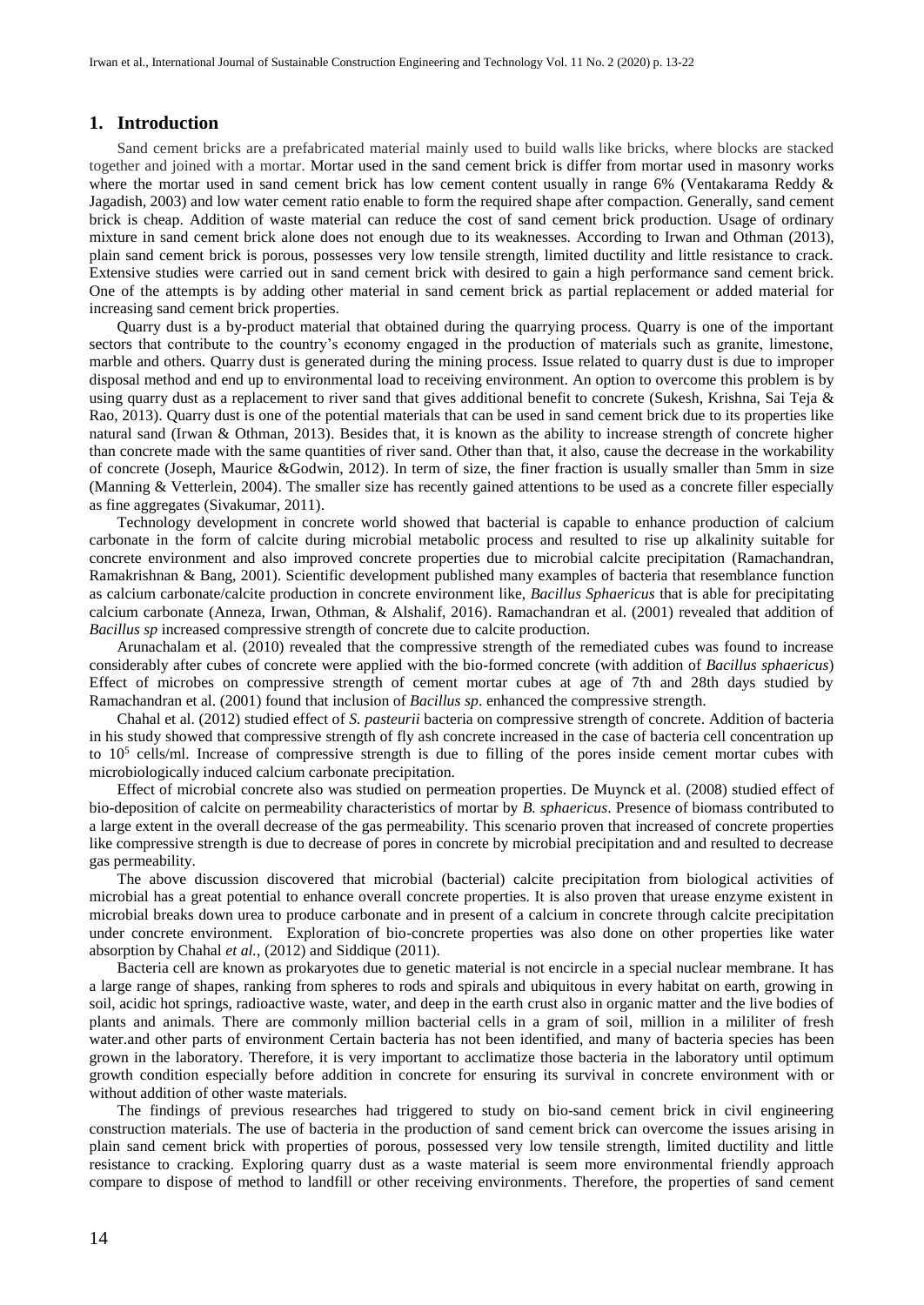brick containing quarry dust (SCBQD) with the addition of different bacteria species was studied. This research also focusing in studying on compressive strength, carbonation, initial rate of suction and water absorption.

# **2. Experimental Program**

Optimum growth condition was a first attempt before using the bacteria in SCBQD. Optimal growth need to be measured for ensuring high survival of the bacteria after the addition in the SCBQD. Optimum growth condition was measured throughout enrichment process. The enrichment process is important in order to simulate the condition for the bacteria to grow in SCBQD environment. This was to ensure that the bacteria can acclimatize with addition of quarry dust. Two sets of bacteria enrichment were prepared namely control and treatment specimen. The composition of the treatment enrichment consists of 300ml nutrient broth added with 120ml of 40% urea, 1 mg of quarry dust substances and lastly 1 cyrogenic bead of ureolytic bacteria. The differences between the compositions of control were the enrichment was done without the quarry dust sample. The method of enrichment process follows the previous study (Irwan et al., 2016), (Othman et al., 2017) by adjusting the pH in alkaline and anaerobic condition for ensuring the survival of EF and BSP bacteria with addition of quarry dust.

Several properties test were run for SCBQD samples. The tests are compressive strength, carbonation test, initial rate of water absorption and water absorption test. In order to run the test, 81 samples were fabricated. All samples were molded with size 100mm x 100mm x 100mm. The samples were cured and tested at 7th, 14th and 28th days. The compressive strength and carbonation testing was conduct according to BS EN 12390-3:2009 and BS EN 14630:2006 respectively. The initial rate of water absorption was done according to ASTM C1585 – 04 to determine the ability of SCBQD to allow the water to pass through it in 1 minute whereas the water absorption test conducted to determine the saturation coefficient which is defined as the percentage of pore volume filled in 24-hour of soaking. The water absorption test conducted according to BS [1881-122:2011.](https://bsol.bsigroup.com/Bibliographic/BibliographicInfoData/000000000030242745) In this study three different batches were prepared namely, 0% (control), 3% EF and 5% BSP which was partially replaced of water during SCBQD production. The mix proportions of materials were according to the desired mix proportion of material from the industry. The mix proportion of materials is shown in Table 1. All batches were tested with a total of three samples for each test and batches.

| . .                |                 |                              |                   |                         |      |                |          |
|--------------------|-----------------|------------------------------|-------------------|-------------------------|------|----------------|----------|
| Type of mortar     | $\odot$<br>Sand | $\widehat{\mathbf{e}}$<br>em | ផ្ទ<br>e q<br>ផ្ទ | ⊛<br>ōр<br>Ē<br>≏<br>•⊟ | Ē    | $\hat{a}$<br>E | 冝<br>BDI |
| Control            | 1030            | 207                          | 413               | 187                     | 70   |                |          |
| 3% of EF Bacteria  | 1030            | 207                          | 413               | 187                     | 67.9 | 2.1            |          |
| 5% of BSP Bacteria | 1030            | 207                          | 413               | 187                     | 66.5 | $\theta$       | 3.5      |

**Table 1 - Mix proportion of materials for one unit of mortar cube**

#### **3. Results and Discussion**

#### **3.1 Growth curve of bacteria Enterococcus faecalis (EF) and Bacillus sp (BSP)**

The growth curve was used to determine the optimum growth for the bacteria to acclimatize in SCBQD environment condition. Daily measurement of Optical Density (OD) for 21 consecutive days was measured in order to provide growth curve for the bacteria as shown in Fig. 1.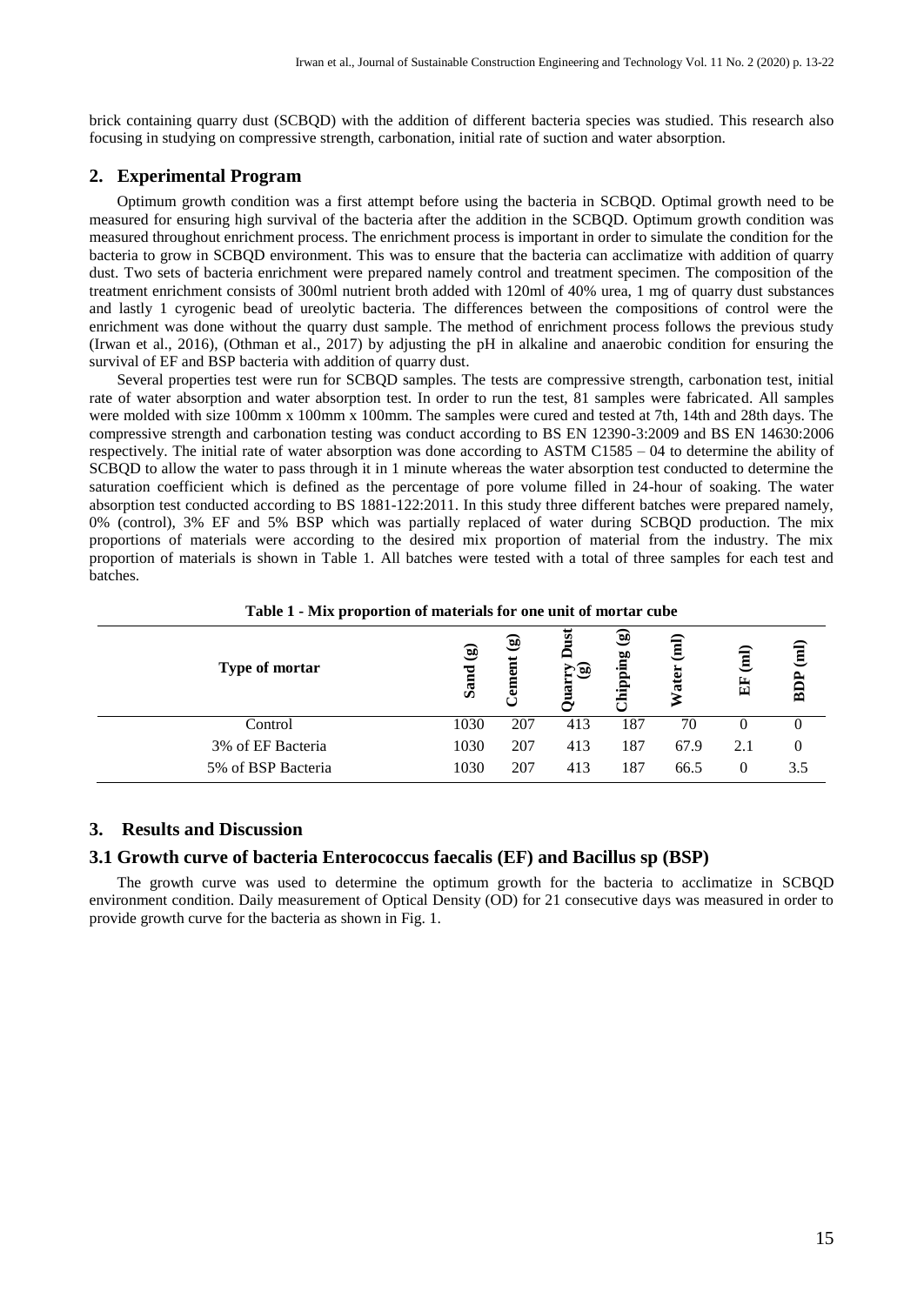

**Fig. 1 - Growth curve of bacteria Enterococcus faecalis (EF) and Bacillus sp (BSP)**

According to the growth curve as shown in Fig. 1, the highest optical density rate recorded is between 17 to 18 days of growth for EF bacteria and 18 to 19 days of growth for BSP bacteria. Both bacteria strains have specific optimum value. This condition shows that both bacteria have maximum growth on certain day. Therefore both bacteria will be grown and added to concrete after 17-18 days for EF bacteria and 18-19 days for BSP bacteria. However, when continuing to the 20-21days for BSP bacteria and 19-21days for EF bacteria, a rapid declination for both types of bacteria were shown. This scenario is called inactive and die phase of bacteria due to depletion of nutrient provided in nutrient broth liquid during acclimatization process. The growth curve of both bacteria strains were in line with theoretical bacterial growth curve De Muynck *et al.,* (2008) and (Irwan & Othman, 2013).

According to Siddique and Chahal (2011), logarithmic phase refers to rapid growth of bacteria where the nutrients are actively being used by the bacteria. Therefore the chosen ranges of bacteria growth are suitable to be used in preparing the sample of SCBQD. The bacteria had to undergo 17th-18th for EF and the 18th-19th for BSP consecutive days of shaking in orbital shaker before being used in SCBQD manufacturing. Log phase is known as condition that bacteria performance and activity are high. Therefore, in order to have an optimum result for this study, both bacteria used should be prepared at logarithmic phase as shown in the growth curve of bacteria in Fig. 1

#### **3.2 Average Harden Density of SCBQD**

Harden density is an essential parameter which is used to control the quality of engineering materials. Control SCBQDs and specimen SCBQDs are cast separately due to the bacterial proportion. In order to reduce major variation among SCBQD mix density checking is applied to ensure the quality and strength of SCBQDs. Fig. 2 shows the average harden density of SCBQDs.



Control EF3% BSP 5%

**Fig. 2 - Average Harden Density of SCBQD**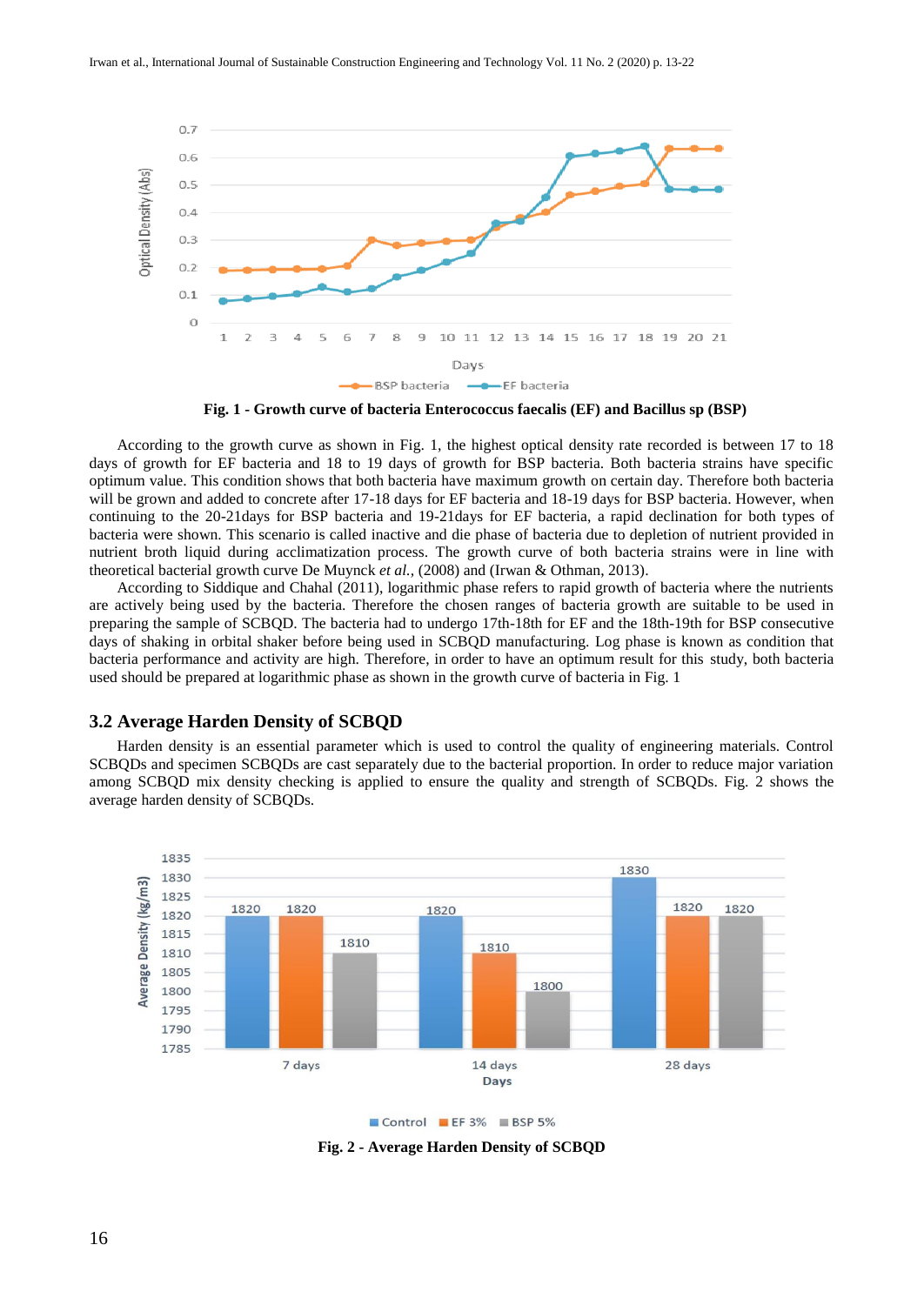Fig. 2 shows average harden density of SCBQD samples for control, EF 3% and BSP 5% before it subjected to experimental testing along 7 to 28 days. In general trend of the samples were decreasing after 14 days and increasing at 28 days.

At 7 days, average harden density of SCBQD control is 1820 kg/m<sup>3</sup>, while EF 3% is 1820 kg/m<sup>3</sup> and SCBQD with BSP 5% is 1810 kg/m<sup>3</sup>. The highest average value of harden density after curing for 7 days is control sample and EF 3% compared to BSP 5% bacteria. 14 days control SCBQDs remain present the highest average value for harden density which is 1820 kg/m<sup>3</sup> while, EF 3% and BSP 5% SCBQDs are 1810 kg/m<sup>3</sup> and 1800 kg/m<sup>3</sup> respectively. At this phase all the SCBQD mixes are portrait similar harden density which is values are slightly closer between each other.

Control SCBQD at day 28 reached the maximum average harden density with 1830 kg/m<sup>3</sup> and the SCBQD with EF 3% and BSP 5% are similar to each other which recorded  $1820 \text{ kg/m}^3$ . It can be concluded that harden density for this experiment in the range of 1800-1830 kg/m<sup>3</sup>. The different among all samples is in the range of  $10 - 30$  kg/m<sup>3</sup>. Addition of bacteria in this study resulted to no significant different in the concrete density. Overall average density obtained was linear to one another which provide consistent in SCBQDs quality.

#### **3.3 Compressive strength**

Compressive strength test was conducted by crushing  $100 \times 100 \times 100$  mm of mortar cubes. Compressive strength of control mortar cubes were compared with mortar that contain 5% BSP and 3% EF bacteria. A total of 27 cubes of mortar were tested and cured in water container to undergo the curing process. Specimens were tested at the age of 7th, 14th, and 28th days after curing. All data and the average results of specimens are presented as shown in Table 2 and Fig. 3.

| Table 2 - Compressive strength of hardened mortar |                            |         |         |  |  |  |
|---------------------------------------------------|----------------------------|---------|---------|--|--|--|
| Type of mortar                                    | Compressive strength (MPa) |         |         |  |  |  |
|                                                   | 7 days                     | 14 days | 28 days |  |  |  |
| Control                                           | 1.68                       | 2.25    | 3.30    |  |  |  |
| 3% of EF Bacteria                                 | 2.16                       | 2.61    | 3.57    |  |  |  |
| 5% of BSP Bacteria                                | 2.46                       | 3.49    | 4.90    |  |  |  |

The mortar that contains 5% of BSP bacteria obtained higher value of compressive strength compared to the mortar with 3% of EF Bacteria and also the control mortar. 2.46 MPa value of the compressive strength was achieved by mortar with addition 5% of BSP Bacteria at age of 7 days which is the highest average compressive strength compared to the other type of mortar. The lowest compressive strength value at the age of 7th days was obtained by the control mortar without any addition of bacteria which is 1.68 MPa.



**Fig. 3 - Compressive strength development**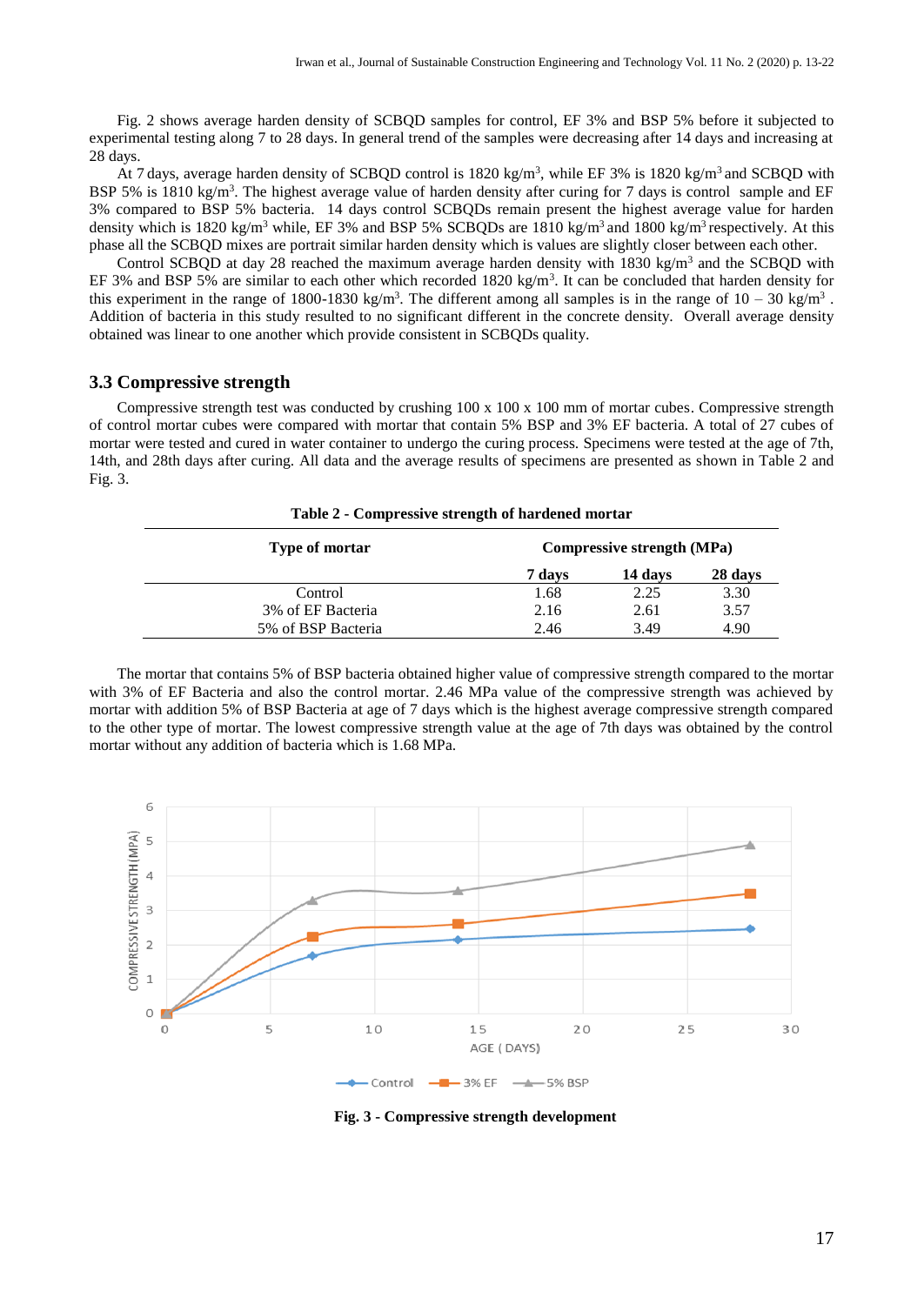Data plotted in Fig. 3 shows that compressive strength is proportional to the curing age of the sample. As the curing time samples increased from day 7th to  $28<sup>th</sup>$ , the compressive strength value of the sample also increased. The average compressive strength obtains for mortar with 3% of EF Bacteria increased 21% with 2.16 MPa at 7 days to 2.61 MPa at 14th days of curing age. The highest compressive strength value obtain at 14th days of curing age is from the mortar with addition of 5% BSP Bacteria with 3.49 MPa which is increase 42% from 7th days of curing age. From 7th days to 14th days of curing age, the control mortar result for compressive strength remains lowest with 2.25 MPa compared to the mortar with EF and BSP bacteria.

At 28 days of curing age, the highest value of compressive strength test obtains from mortar with addition 5% of BSP Bacteria was 4.90 MPa (48.8% increment). On the other hand, for the mortar contain of EF Bacteria, the percentage of compressive strength increased from 7, 14 and 28 days of curing age with 21%, 21% and 37% respectively.

It can be concluded that, the mortar with addition of 5% of BSP Bacteria gain the highest value of compressive strength test compared to other samples. The percentage of compressive strength increase as the days curing age increased for both samples with bacteria addition. Performance of BSP bacteria is higher than EF bacteria in playing its role for increasing compressive strength. The compressive strength result from this study was in line with previous research conducted by Ghosh et al. (2005). According to Chahal et al. (2012), usage of bacteria in concrete increased compressive strength by deposition of calcium carbonate in concrete pores.

#### **3.4 Carbonation**

Carbonation test was done using a phenolphthalein indicator solution (1 gm phenolphthalein dissolved in 100 ml high purity ethanol). The solution was sprayed on fresh and evenly broken SCBQD surface as shown in Fig. 4. When the SCBQD samples is in alkaline condition, with  $pH > 9.5$  a reddish purple color will be obtained as shown in Fig. 5. Colorless edge indicated that concrete was already carbonated and the corresponding depth was measured with a ruler.

Fig. 6 shows carbonation depth between control SBCQD and the SCBQD contain EF 3% and BSP 5% bacteria. Based on carbonation depth results for 7 days, the carbonation depth values are slightly different between control and other specimens which is for control is 5.0 mm, EF 3% is 3.3 mm and BSP 5% is 2.3 mm. At 14 days, the carbonation depth values are slightly closer between control and other specimens which is for control is 8.3 mm, EF 3% is 7.3 mm and BSP 5% is 5.6 mm. While at 28 days, the carbonation depth for control is 15.0 mm, EF 3% is 13.6 mm and BSP 5% is 12.0 mm.



**Fig. 4 - The outlook of sliced SCBQD sample before spray phenolphthalein indicator solution**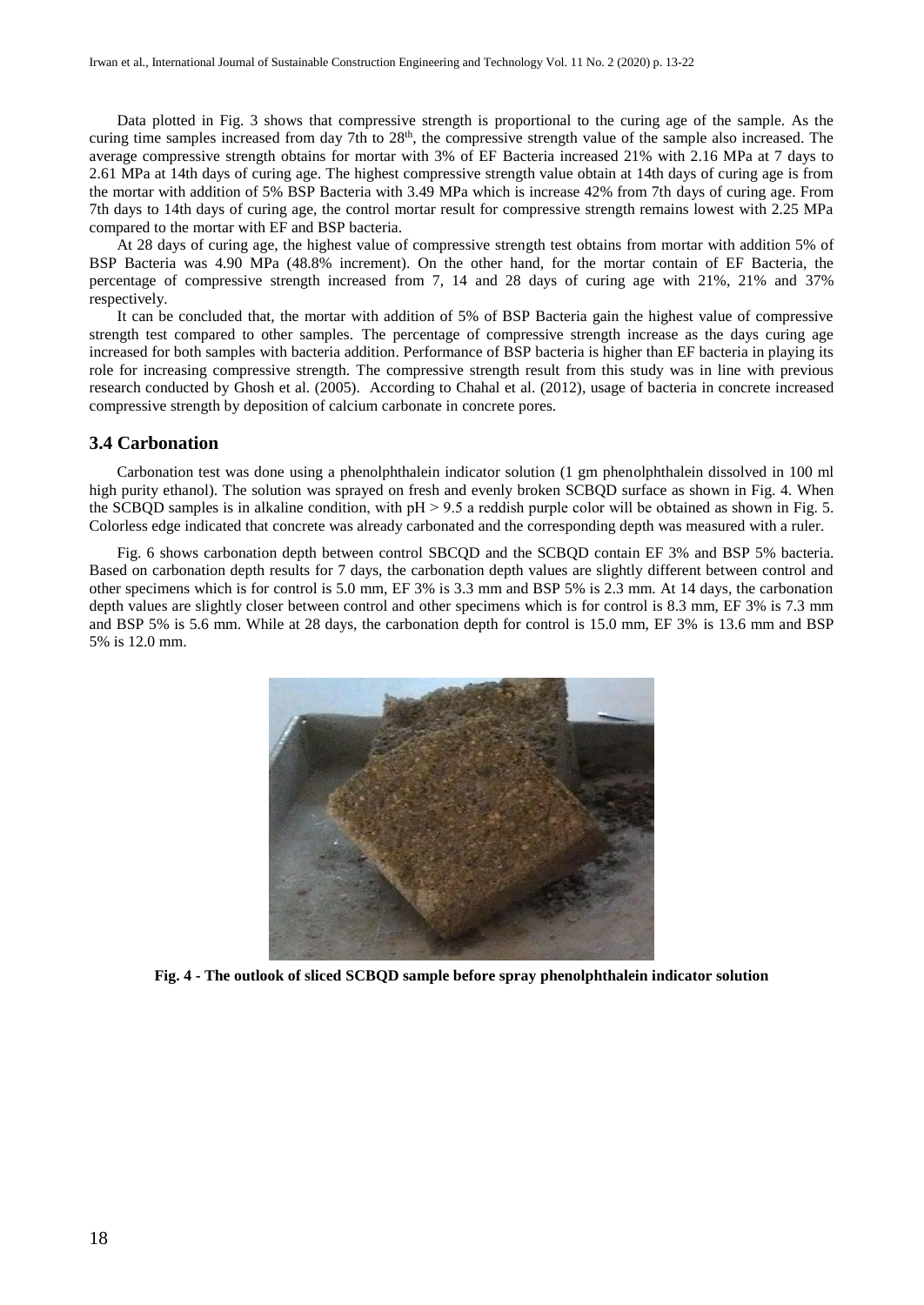

**Fig. 5 - The outlook of sliced BSCQD sample after sprayed phenolphthalein indicator solution**

Comparison was made between control SCBOD and bacteria SCBOD. Bacteria SCBODs always experienced the lower carbonation depth at 7 day, 14 day and 28 day. Meanwhile, among all SCBQD samples, BSP 5% SCBQD had lowest carbonation depth at 7, 14 and 28 days. The graph shows that the SCBQD contain of 5% Bacillus sp (BSP), has overall lower carbonation depth.

Compared to control SCBQD, carbonation depth of SCBQD with EF 3% has reduction of 34% at 7 days, reduction to 9.6% at 14 days and reduction to 9.3% at 28 days. The carbonation depth of SCBQD with BSP 5% has reduction of 54% at 7 days, reduction of 24% at 14 days and reduction of 20% at 28 days. Among three different mix of SCBQD, the SCBQD with BSP 5% had a greater reduction of carbonation depth compared to control.



**Fig. 6 - Carbonation Depth at different curing day**

Fig. 6 shows that the carbonation depth increased gradually with time. Speed of carbonation depends on how fast carbon dioxide or the carbonate ions can move into SCBQD and react with the cement paste. The highest rate of carbonation normally occurs at a relative humidity between 50% to 70%. This situation can be viewed against background of a typical relative humidity of 65% in an ordinary laboratory (Nevillie, 2002).

Overall carbonation results showed that concrete with bacteria addition resulted to lower carbonation depth compared to control samples (without bacteria). The resistance of concrete to carbonization is one of an important indicator in measuring concrete durability. Experiments also showed that control concrete without bacteria resulted to higher carbonation and lower compressive strength (as in Fig 3 and Fig 6). Previous studies also proven that concrete with high carbonation depth showed lower compressive strength (De Muynck et al., 2008).

#### **3.5 Initial rate of suction (IRS)**

IRS test was done according to ASTM C1585 – 04. This test is a measurement on how quickly the water is being absorbed through the SCBQD in 1 minute.

Graph in Fig. 7 shows relationship between IRS values and days of testing. Samples of EF 3% and BSP 5% of SCBQDs have shown an effective decrease of IRS after 28 days. A reduction trend of results had proven that the effect of bacteria toward SCBQD and caused decreased of IRS value from time to time because of closing of pores at surface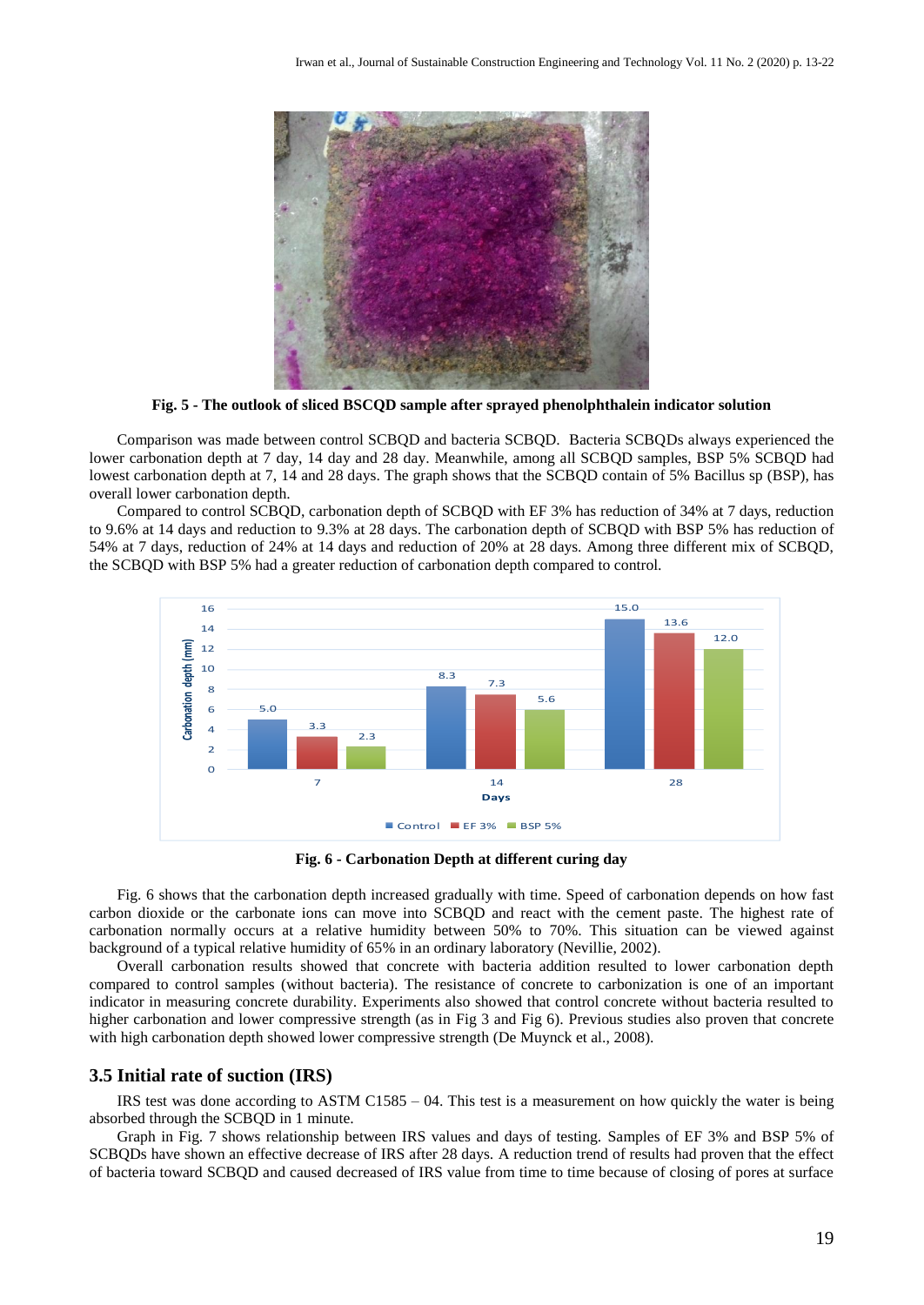layer of SCBQD. Previous research found that calcium carbonate precipitation decreased concrete pores and reduced rate of water passing through concrete (Lohani et al., 2012).



**Fig. 7 - Relationship between the IRS values and days**

Comparison of IRS was made after 28 days for SCBQD with control sample. EF 3% SCBQD has shown the reduction of 12.9% and BSP 5% SCBQD has shown the reduction of 22.6%. Among control, EF 3% and BSP 5% SCBQDs, the BSP 5% SCBQD has shown the greater effective to resist water penetrate into SCBQD. The addition of bacteria in the concrete showed that concrete pores had been seen sealed by calcium carbonation precipitation and resulted to prevent initial rate for water suction (Day, Ramakrishnan & Bang, 2003).

# **3.6 Water absorption**

Data for water absorption percentage at 7, 14 and 28 days are presented in Table 3 and Figure 8.

| Table $3$ - Water absorption $(\% )$ at 7, 14, and 28 days |                                  |         |         |  |  |  |  |  |
|------------------------------------------------------------|----------------------------------|---------|---------|--|--|--|--|--|
| <b>Type of mortar</b>                                      | Maximum Water Absorption $(\% )$ |         |         |  |  |  |  |  |
|                                                            | 7 days                           | 14 days | 28 days |  |  |  |  |  |
| Control                                                    | 13.88                            | 13.54   | 14.38   |  |  |  |  |  |
| 3% of EF Bacteria                                          | 10.19                            | 13.07   | 12.22   |  |  |  |  |  |
| 5% of BSP Bacteria                                         | 12.18                            | 12.07   | 12.02   |  |  |  |  |  |



**Fig. 8 - Water absorption at 7, 14 and 28 days**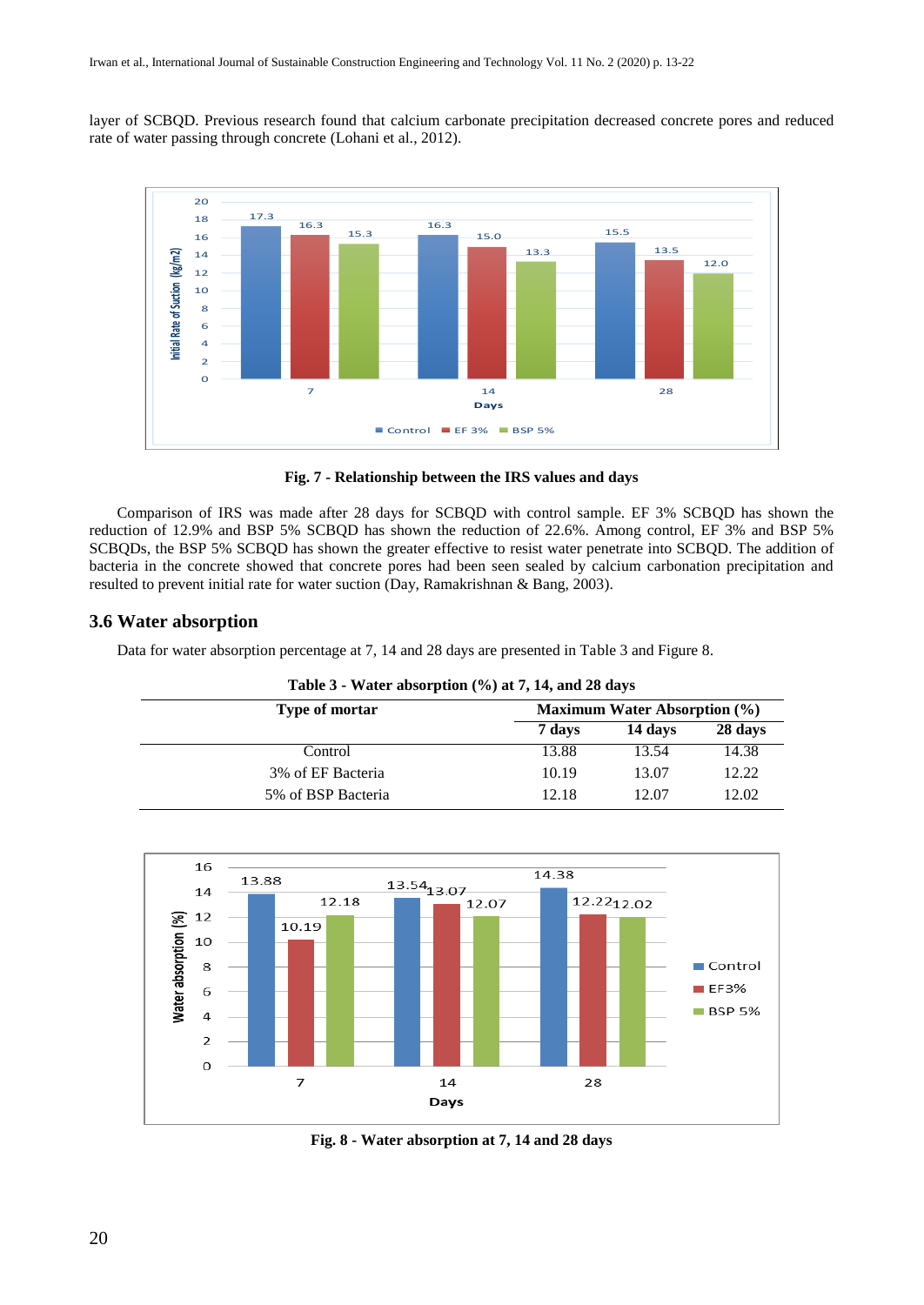Fig. 8 shows water absorption percentage for control, SCBQD 3% EF bacteria and SCBQD 5% BSP bacteria at 7, 14 and 28 days.

Results after 28day revealed that maximum percentage of water absorption in control samples is 14.38%, while the SCBQD with 3% EF bacteria is 12.22% and SCBQD with 5% BSP bacteria is 12.02%. The absorption of water from ½ hours until 4 hours found that more water absorb to control compared to SCBOD with 3% EF bacteria and 5% BSP bacteria.

Based on the results, it is proved that, the addition of bacteria reduce the water absorption. Reduction of water adsorption is higher in MCQD with 5% BSP bacteria compared to 3% EF bacteria. The addition of bacteria cause CaCO<sub>3</sub> precipitation at concrete pore thus reducing water absorption in MCQD. The results is in agreement with Chahal *et al.*, (2012) and Siddique (2011) where addition of bacteria reduced water absorption of concrete properties with formation of calcite through microbial induced precipitation.

### **4. Conclusions**

This study proved that the addition of bacteria improved physical and mechanical properties test namely compressive strength, carbonation, initial rate of suction and water absorption in Sand Cement brick containing Quarry Dust. Addition of 5% of BSP resulted to higher compressive strength compared to 3 % of EF. It also resulted to decreasing of carbonation, initial rate of suction and water absorption.

#### **Acknowledgement**

This research was supported by RMC-Research Fund, Universiti Tun Hussein Onn Malaysia (UTHM) under MDR (VOT No. H486) and The Ministry of Higher Education Malaysia (MOHE).

#### **References**

Anneza, L. H., Irwan, J. M., Othman, N., & Alshalif, A. F. (2016). Identification of bacteria and the effect on compressive strength of concrete. MATEC Web of Conferences, 47, 01008

Arunachalam, K. D., Sathyanarayanan, K. S., Darshan, B. S. & Raja, R. B. (2010). Studies on the characterisation of Biosealant properties of Bacillus sphaericus. International Journal of Engineering Science and Technology, 2(3), 270– 277

Chahal, N., Siddique, R., & Rajor, A. (2012). Influence of bacteria on the compressive strength, water absorption and rapid chloride permeability of concrete incorporating silica fume. Construction and Building Materials, 37, 645– 651

Day, J. L., Ramakrishnan V. & Bang S.S. (2003). Microbiologically induced sealant for concrete crack remediation. Proceeding. of 16th Engineering Mechanics Conference, Seattle, America

De Muynck, W., Cox, K., De Belie, N. & Verstraete, W. (2008). Bacterial carbonate precipitation as an alternative surface treatment for concrete. Construction and Building Materials, 22(5), 875-885

Ghosh, P., Mandal, S., Chattopadhyay, B. D. & Pal S. (2005). Use of microorganism to improve the strength of cement mortar. Cement and Concrete Research, 35(10), 1980–1983

Irwan, J. M. & Othman, N. (2013). An overview of bioconcrete for structural repair. Applied Mechanics and Materials, 389, 36-39

Irwan, J. M., Anneza, L. H., Othman, N., Husnul T. & Alshalif, A. F. (2016). Isolation and identification of concrete environment bacteria. IOP Conference Series: Materials Science and Engineering, 136, 012088

Joseph, O. U., Maurice, E. E., & Godwin, A. A. (2012). Compressive strength of concrete using lateritic sand and quarry dust as fine aggregate. ARPN Journal of Engineering and Applied Sciences, 7(1), 81-92

Lohani, T. K., Padhi, M., Dash K.P. & Jena, S. (2012). Optimum utilization of Quarry dust as partial replacement of sand in concrete. Int. Journal of Applied Sciences and Engineering Research, 1(2), 391-404

Manning, D. & Vetterlein, J. (2004). Exploitation and use of quarry fines. MIRO Final Report, Manchester, USA: Mineral Solutions Ltd